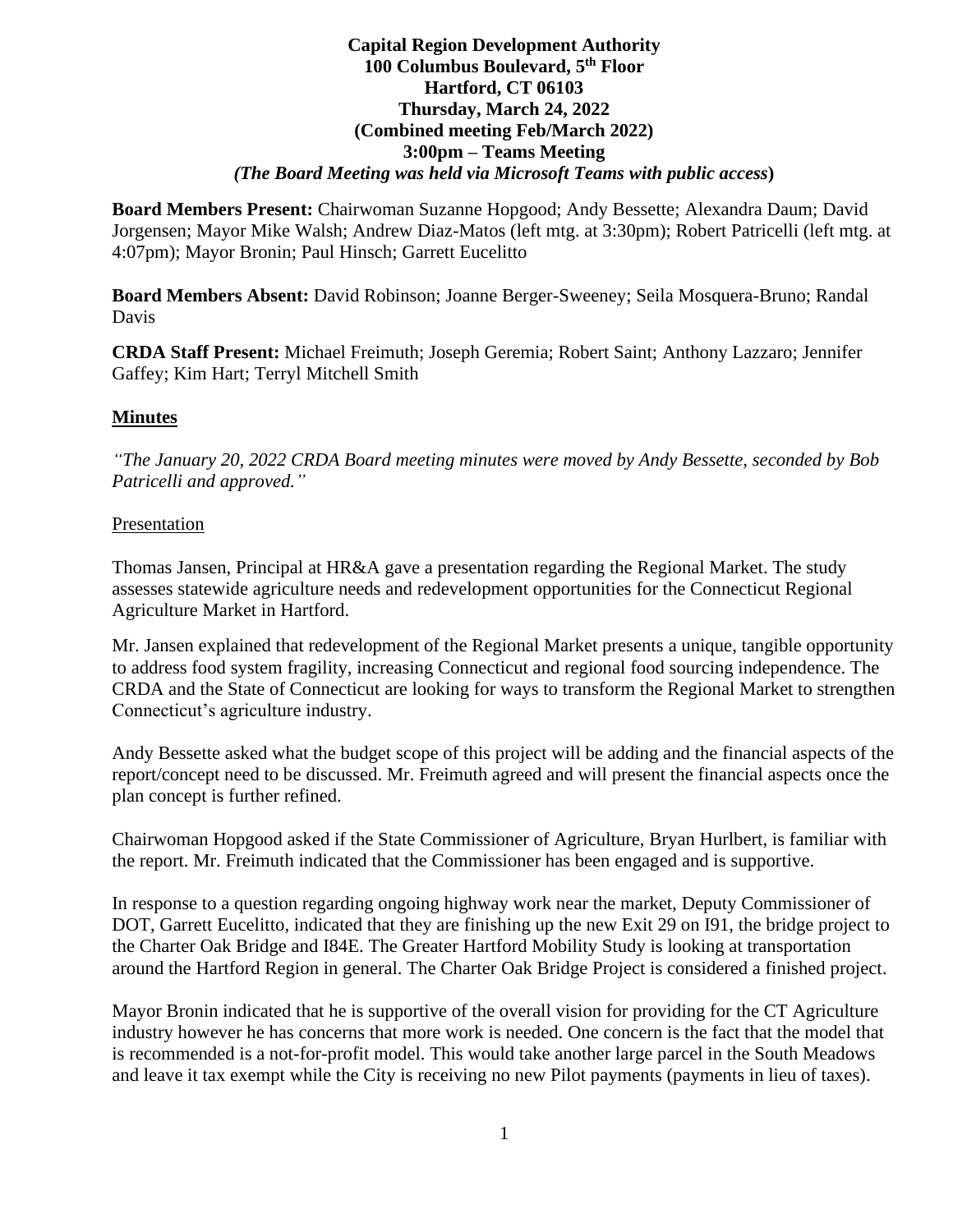Mr. Freimuth responded to Mayor Bronin by stating that whether not-for-profit or private operation/ownership has yet to be determined.

Mayor Bronin noted, because of the location, it will serve as a more successful market however it will not do much to contribute to the broader economic development efforts in and around the capitol city. At a minimum, if this project is pursued, it needs to be pursued along side of some very substantial investments in multimodal connectivity, especially connectivity to the Riverfront trails and to the Coltsville area because otherwise, it will be a little island that is accessible from the highway but doesn't do much else.

The Study can be found on the CRDA website at CRDACT.net.

## **Mayor Reports**

Hartford - Mayor Bronin reported on the following projects:

State's Innovation Corridor Grant Program - Hartford submitted an application focused on Parkville.

Arrowhead junction on Albany & Main - working closely on the Arrowhead Café and some other parcels around there.

DONO – looking forward to having a ribbon cutting on the first building and to break ground on next phase across from the ballpark.

Albany and Woodland – continue to work on the development.

East Hartford - Mayor Walsh reported on the following projects:

Silver lane Plaza – Exploring acquisition options/looking to own by September 30, 2022.

Rentschler Field Logistics Center – 300-acre sold to National Development. Site plan and zone change for Planning & Zoning review.

Si-Fi Networks FiberCity – Allowing business and residence to make 10Gbps fiber optic internet available using the Town's right of way. Construction begins Spring of 2022, complete by 2024.

Jasco Apt. Complex – up to a 360 apartment units, 200 in the first phase. Final approval and construction begins in 2022, opening 2024.

Projects on the CT River – Goal is to develop and increase density in the Founders Plaza area to keep it up-to-date for the modern market. Planning is for long-term.

Business Development Fund - ARPA funds to be used to create a fund to support various developments and needed upgrades to properties in town. – next steps is outreach to business community and identify needs.

Sports Bubble/Youth Facility – Seasonal playability limiting recreation opportunities – planning is for long-term, exploring Public/Private Partnership.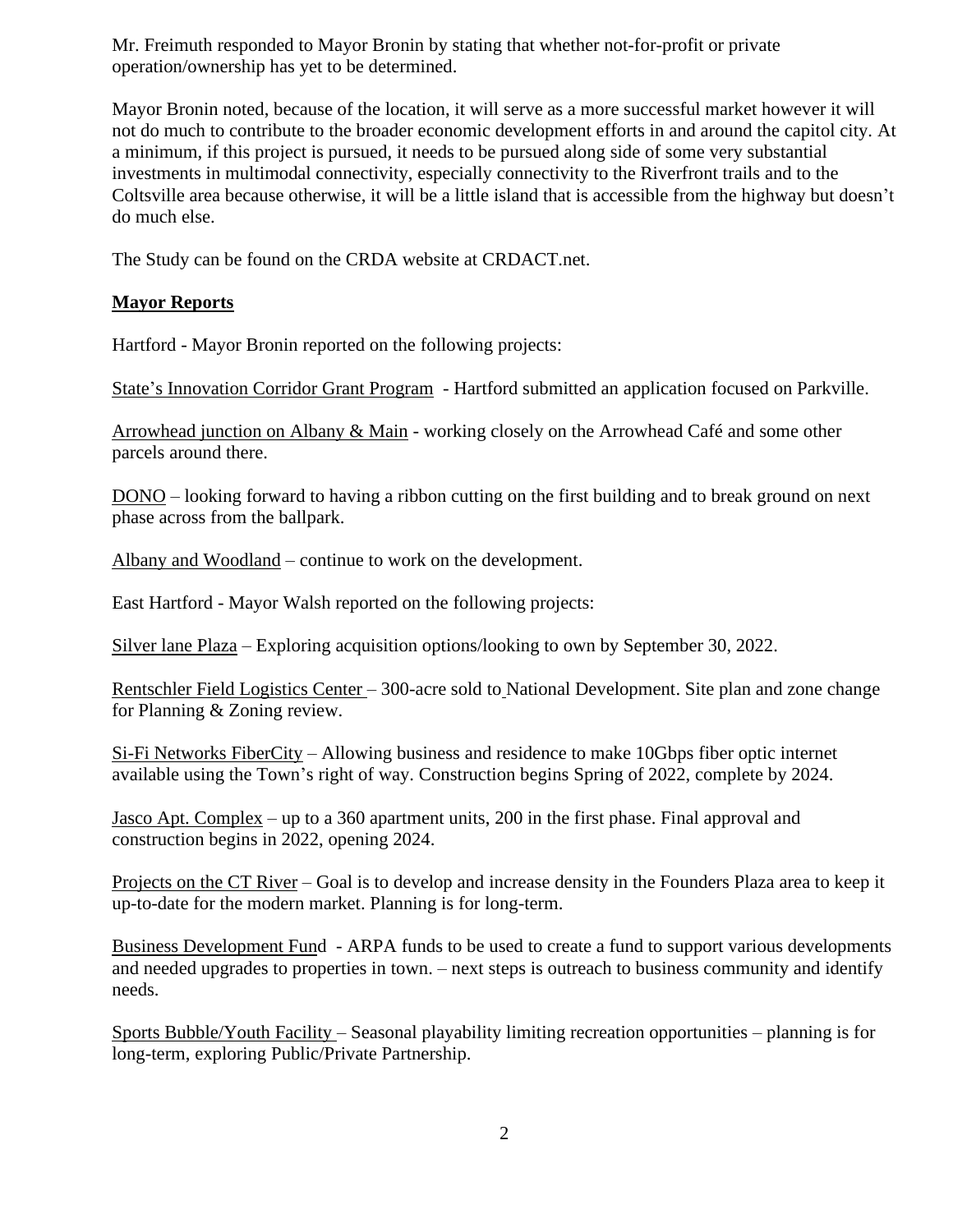McCartin School – Town-owned former Senior Center – goal is to redevelop land, potentially as housing.

Church Corners Inn - Historic boarding house in prominent downtown location. Next steps is to determine if the Town should have a role in the sale and/or future ownership of the property. Owner will sell in 2022 – need to ensure new owner can maintain and address health issues.

#### **Finance**

Chief Financial Officer Joseph Geremia reported on the following financial update for March 2022.

|                                          | CT Convention Center - Jan. 2022                                                                      |  |
|------------------------------------------|-------------------------------------------------------------------------------------------------------|--|
| Event Update:                            | Events restarted in Sept. 2021                                                                        |  |
|                                          | Scheduled for 66 events this fiscal year vs. budget of 70 events                                      |  |
|                                          | Family shows, video gaming, dancing, and religious groups remain on schedule                          |  |
|                                          | Event promoters concerned about attendance and exhibitor product availability                         |  |
|                                          | Jan. financials: Revenues \$240,600 unfavorable to budget due to recent event cancellations and lower |  |
|                                          | rental income negotiated with promoters for shows that did occur, both related to<br>COVID-19         |  |
|                                          | Expenses \$398,300 favorable to budget due to savings in personnel, utilities, and<br>marketing       |  |
|                                          | Net Loss of \$3.288M favorable to budget by \$157,700                                                 |  |
|                                          | Total year projection of \$5.846M loss even with budget                                               |  |
|                                          |                                                                                                       |  |
| CRDA Parking Facilities - Jan./Feb. 2022 |                                                                                                       |  |
| Stats (Feb.):                            | Utilization of 64% is favorable to budget by 16%                                                      |  |
|                                          | Jan. financials: Revenues \$596,400 favorable to budget due to transient and hotel guest revenues as  |  |
|                                          | well as two large consumer shows returning to the convention center                                   |  |
|                                          | Expenses \$406,000 unfavorable compared to budget due to increased event personnel                    |  |
|                                          | and for repairs & maintenance                                                                         |  |
|                                          | Net Income \$190,400 favorable to budget                                                              |  |
|                                          | Total year projection of \$819,200 net income even with budget                                        |  |
|                                          | Church Street Garage - Jan./Feb. 2022                                                                 |  |
| Stats (Feb.):                            | Utilization of 47% is unfavorable to budget by 8%                                                     |  |
|                                          | Jan. financials: Revenue unfavorable to budget by \$181,600                                           |  |
|                                          | Expenses \$16,900 favorable compared to budget due to savings in utilities and office                 |  |
|                                          | <b>Supplies</b>                                                                                       |  |
|                                          | Net Income \$164,700 unfavorable to budget                                                            |  |
|                                          | Total year projection of \$325,600 net income even with budget                                        |  |
|                                          | Lost one corporate account for second half of fiscal year                                             |  |
|                                          | Bushnell South Garage - Jan./Feb. 2022                                                                |  |
| Stats (Feb.):                            | Opened to State departments in December 2021                                                          |  |
|                                          | Averaging 108 state vehicles per day-26% utilization                                                  |  |
| Jan. financials:                         | No YTD revenue generated                                                                              |  |
|                                          | Expenses \$4,600 favorable compared to budget due to savings in personnel, insurance,                 |  |
|                                          | and R&M offset with increased snow removal expenses                                                   |  |
|                                          | Net Income \$4,600 favorable to budget                                                                |  |
|                                          | Total year projection of \$219,500 loss even with budget                                              |  |

XL Center – Jan. 2022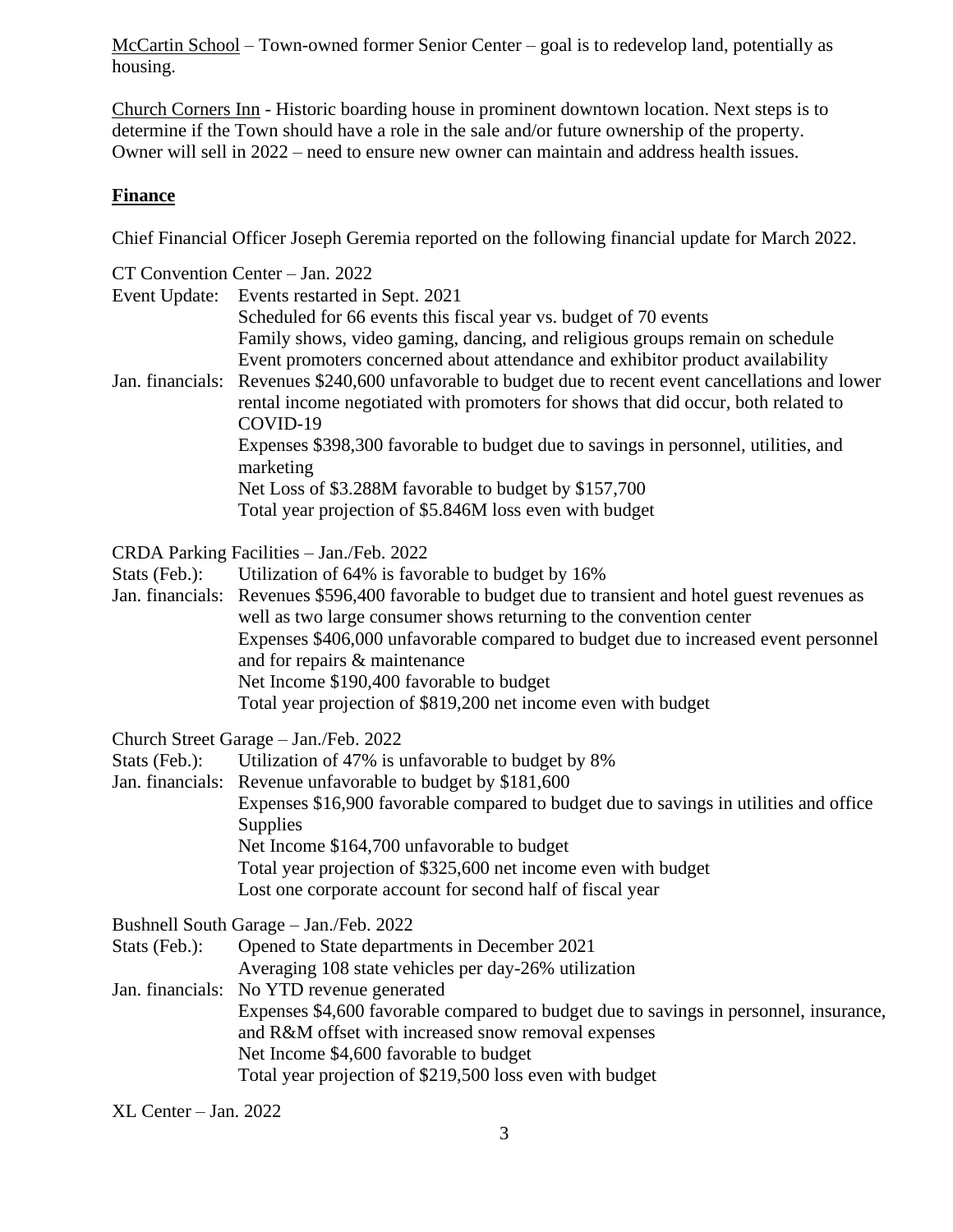| Event Update:                  | Sports seasons started for AHL hockey, UConn basketball, and UConn hockey<br>Family events remain on event schedule<br>Concert industry moving holds towards Fall 2022, although some shows are on the<br>FY22 schedule<br>Indoor event attendance and increased staffing requirements remain concerns as well as                                                                                                                                                                                                                                                                                                                                                                                                                                |  |
|--------------------------------|--------------------------------------------------------------------------------------------------------------------------------------------------------------------------------------------------------------------------------------------------------------------------------------------------------------------------------------------------------------------------------------------------------------------------------------------------------------------------------------------------------------------------------------------------------------------------------------------------------------------------------------------------------------------------------------------------------------------------------------------------|--|
| Jan. financials:               | a slow return of group sales activity<br>Event revenue \$481,800 unfavorable compared to budget [HWP: (\$116K), WBB: \$147K),<br>MBB: (\$82K), MIH: (\$33K), Concerts: \$34K, and other events: (\$138K)<br>Other Income currently \$215,300 unfavorable to budget pending sponsorship<br>renegotiations<br>Operating expenses \$451,800 favorable compared to budget due to savings in<br>personnel, utilities, and insurance<br>Hockey operations \$231,500 unfavorable compared to budget due to 5 fewer games<br>played and lower attendance with slow return of group sales activity<br>Net Loss of \$2,643,800 unfavorable to budget by \$476,800<br>Total year projection of \$3.644M loss even with budget dependent on concert activity |  |
|                                | P&W Stadium at Rentschler Field - Jan. 2022                                                                                                                                                                                                                                                                                                                                                                                                                                                                                                                                                                                                                                                                                                      |  |
| Event Update:                  | Held 2 USA soccer games, 1 NYC league soccer game, 6 UConn football games,<br>holiday lights display, and misc. parking lot events<br>Scheduled to host NCAA Lacrosse event in May 2022                                                                                                                                                                                                                                                                                                                                                                                                                                                                                                                                                          |  |
| Jan. financials:               | Event revenue \$608,300 favorable compared to budget due to 2 USA soccer games<br>\$420,000, 6 UConn football games \$80,600, and parking lot events \$107,700<br>Operating expenses \$187,400 unfavorable compared to budget due to F&B event<br>personnel<br>Net Operating Income of \$47,100 favorable to budget by \$194,000<br>Total year projection \$513,100 favorable compared to budgeted loss of \$879,000 due to                                                                                                                                                                                                                                                                                                                      |  |
|                                | additional NYC soccer net revenue of \$212,000 in Mar. 22 and dependent on NCAA<br>lacrosse event as well as UConn venue support of \$250,000                                                                                                                                                                                                                                                                                                                                                                                                                                                                                                                                                                                                    |  |
|                                | \$522,300 received in State funding due to prior year losses related to COVID-19                                                                                                                                                                                                                                                                                                                                                                                                                                                                                                                                                                                                                                                                 |  |
| CT Regional Market - Jan. 2022 |                                                                                                                                                                                                                                                                                                                                                                                                                                                                                                                                                                                                                                                                                                                                                  |  |
| Stats:                         | Occupancy: 81% with 12 tenants                                                                                                                                                                                                                                                                                                                                                                                                                                                                                                                                                                                                                                                                                                                   |  |
| Activity:                      | Farmers' Market operated for 2021 season from April 3 through Oct. 30<br>Farmers' Market to open for 2022 season on April 2                                                                                                                                                                                                                                                                                                                                                                                                                                                                                                                                                                                                                      |  |
| Jan. financials:               | Operating revenue \$53,500 unfavorable to budget due to decreased warehouse rental<br>income compared to budget<br>Operating expenses \$92,500 favorable to budget due to savings in utilities, insurance,<br>and security<br>Net income of \$175,800 favorable to budget by \$39,000<br>Total year projection of \$229,600 net income even with budget                                                                                                                                                                                                                                                                                                                                                                                          |  |

# **Housing & Neighborhood Committee**

Mr. Freimuth reported on the following projects that were discussed and vetted by the CRDA Housing and Neighborhood committee on March 4, 2022.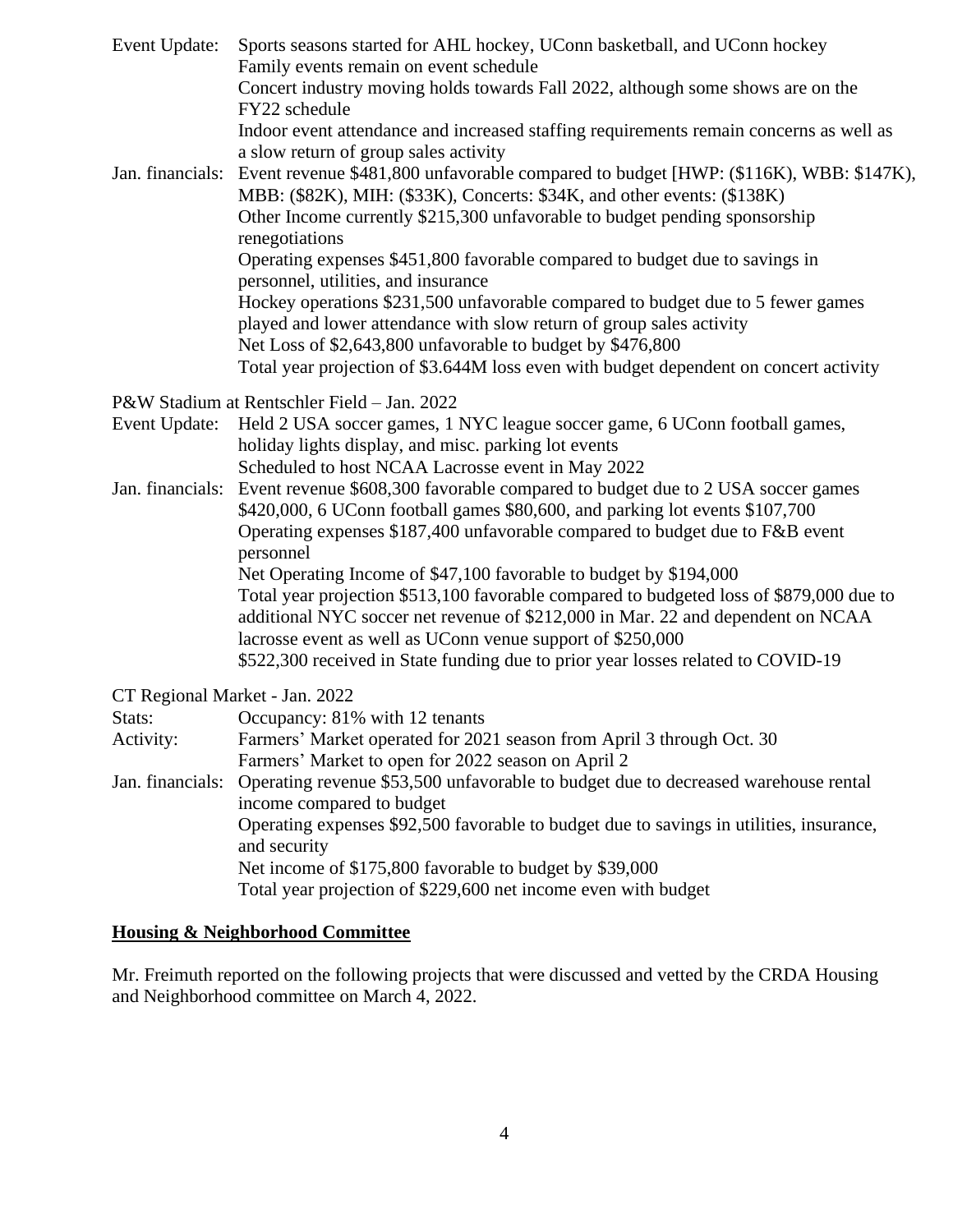## *179 Allyn Street (refinance), March 2022*

Background: In May 2021 and October 2021, the CRDA Board agreed to modify two CRDA notes for the property known as 179 Allyn St as part of the refinancing of the first mortgage. As a result, CRDA would receive \$150,000 buy down of its Mezzanine financing, would be brought current in all interest payments and would receive additional proceeds totaling an estimated \$265,000 upon the release of a special "covid reserve" required by the federal government.

Since the initial approvals the "covid reserve" is no longer required but interest rates for the federal first mortgage have gone up. Based on debt coverage and other underwriting requirements, the first mortgage has also been resized to a smaller mortgage (initially \$4.45M, now estimated to be \$3.92M). Both actions benefit CRDA by 1/ decreasing the outstanding principle due to CRDA with the release of the 'covid reserve' and 2/by improving the subordinate position of the CRDA mortgage.

Counsel for the borrower and the federal funding agent have asked that CRDA's resolutions be amended to reflect the final refinancing deal.

The following motion was moved by Andy Bessette, seconded by David Jorgensen and approved.

*"The executive director is authorized to adjust the terms of the CRDA mezzanine financing as well as the CRDA subordinate mortgage of \$3.25M for the 179 Allyn Street Project to be coterminous with the new HUD Section 223(f) mortgage and note of up to \$4.45 million with a term of 22 years and such other terms and conditions, including, but not limited to, interest rate, reserves and payment amounts, as the Executive Director may approve in his reasonable discretion, and to execute subordination agreements for its mortgage and mezzanine financing for the borrower and managing member, Allyn Street Managing Member (ASMM) LLC."*

# **The Bond**

| Project:   | Conversion/modernization of the Bond Building<br>338 Asylum Street<br>116 unit with commercial<br><b>KPK Holdings LLC</b>                                                                                                                                   |
|------------|-------------------------------------------------------------------------------------------------------------------------------------------------------------------------------------------------------------------------------------------------------------|
| History:   | most recently Hilton Homewood Suites<br>Closure during Covid due to drop in business<br>Has had a too high-cost structure to compete in hotel market<br>Began re-use as short term residential, furnished units during Covid<br>Approximately 90+% occupied |
| Financing: | Developer with existing mortgage on property as a hotel, needing refi<br>Requested CRDA funding to assist in restoration of building core and façade                                                                                                        |
|            | Refinancing and restructuring of abutting 103-21 Allyn Street<br>Recently redeveloped industrial/commercial into 66 residential units<br>Private financing, tax credits, CRDA funds used                                                                    |
|            | Funds from refi of Allyn St/Carriage House requested to be re-used to improve The Bond<br>CRDA approval of refi structure for 103-21 Allyn (12/15/21)<br>Refinancing of 103-21 Allyn occurred on 2/24/22                                                    |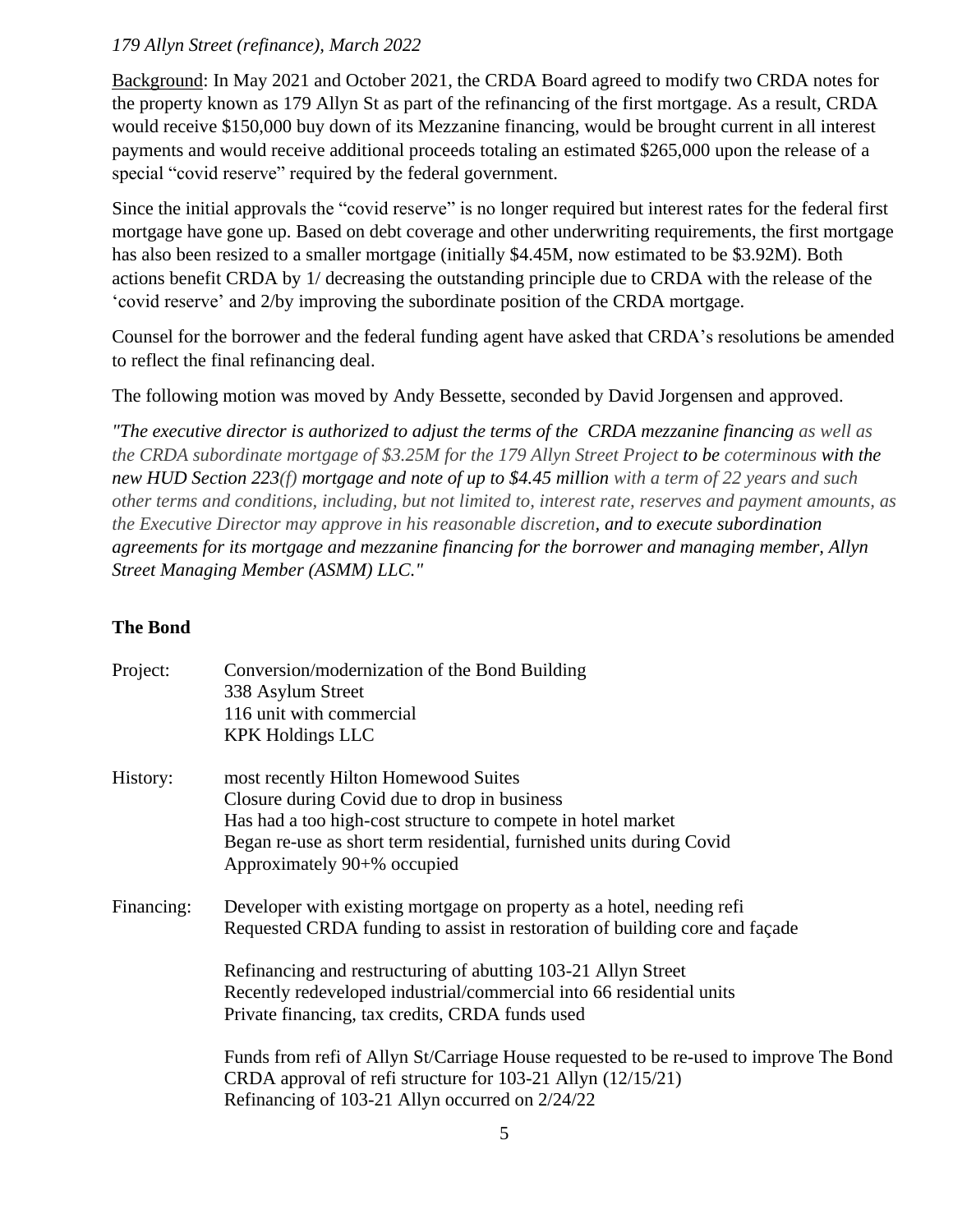Developer secured refinancing of its primary mortgage at the Bond reflecting current market rates and its conversion from hotel to residential use. CRDA initial approval to lend \$1M of the paid down CRDA funds from the refinancing of 103-21 Allyn to Bond deal occurred on 1/20/22.

The following motion was moved by Andy Bessette seconded by Bob Patricelli and approved.

*"The January 2022 authority is hereby amended and authorizes the executive director to make a \$1M loan to KPK Holdings (or such single purpose limited liability company as approved by CRDA) at 1% interest only, until the project achieves a primary mortgage debt coverage ratio of 1.25 for a three month period, but in no case shall the interest only period extend beyond July 1, 2023; with the project then paying principal and interest, amortizing over 30 years. The loan shall be for a term of five years with such fiduciary terms and conditions as deemed necessary and appropriate by CRDA and its counsel."*

#### **Venue Committee**

Andy Bessette, Chairman of the Venue Committee, reported on the following items:

XL Center – UConn basketball and hockey have closed out their regular seasons at XL:

- UConn hockey played a total of 15 games, with an average attendance of 2,200 and an average per cap of \$16.10.
- Women's basketball played 6 games, with an average attendance of 5,800 and an average per cap of \$8.87.
- Men's basketball played 8 games with an average attendance of 8,000 and an average per cap of \$15.68.

The Wolfpack have six home games remaining in their regular season. To date, attendance has averaged 2,200 and per caps at \$16.80.

Upcoming events include Stars on Ice (4/23) and WWE (5/9), as well as concerts featuring Toby Mac (3/29) and Journey (5/11).

Mike gave the following update:

Planning efforts for the sports betting lounge - Working our way through the formula for the distribution of revenue that is earned at the XL, should it be licensed as a retail site for sports betting. This is a budgetary call that will have to be made by OPM and CT Lottery and possibly needs a legislative solution.

Mr. Bessette added that the Venue Committee wants to make certain that the XL Sports Betting lounge is at least a break-even venture. They do not want to have to subsidize it with losses continually year after year.

OVG - talks are occurring about whether OVG might invest in the XL property as an expansion of their existing agreement, which is to manage. That has lead to an agreement that each party will pay fifty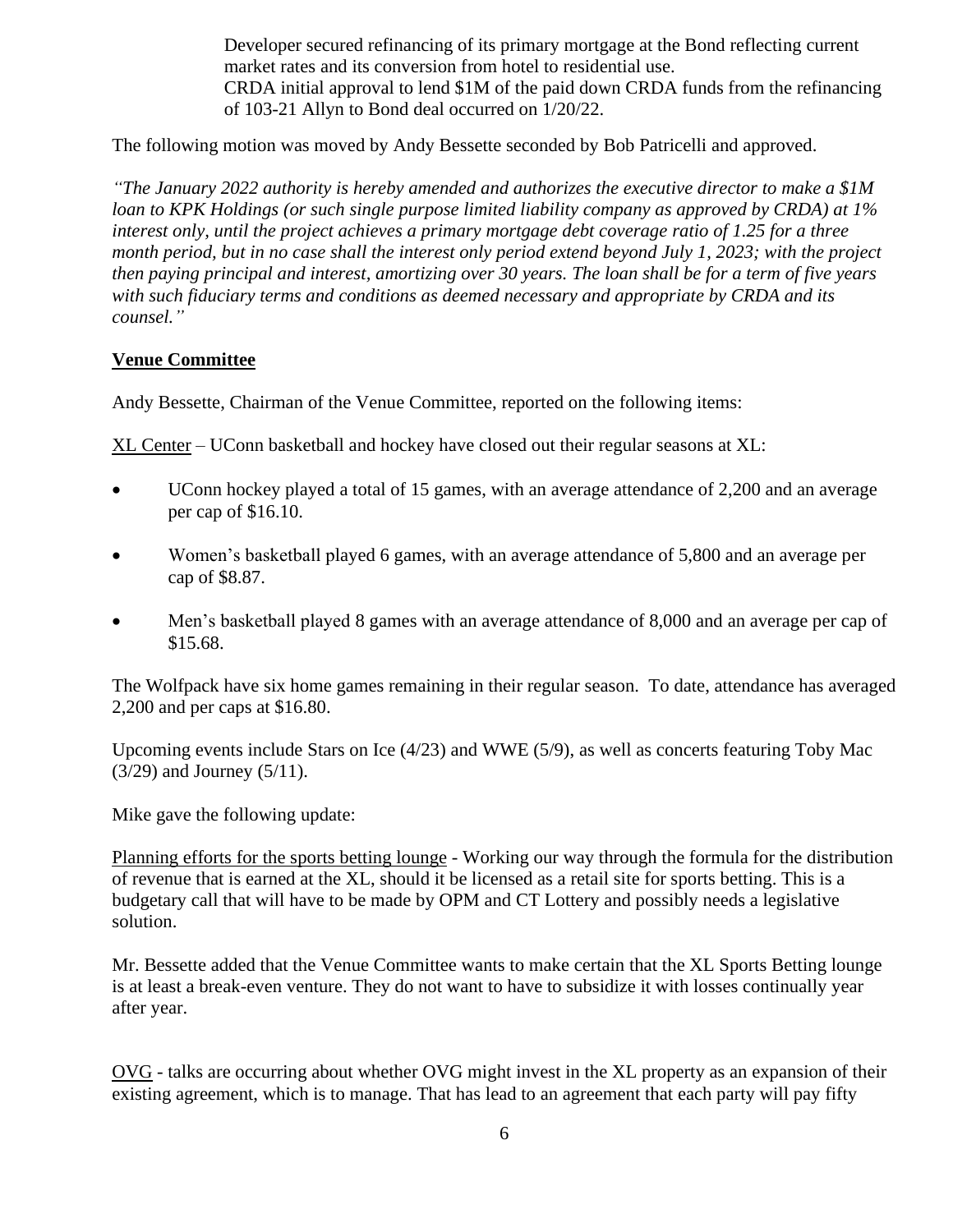percent of the cost of the design work necessary to determine whether the building can be accommodating to their new business model.

Construction – committing \$15-\$20M to a variety of construction projects. Bob Saints Team is working to put out to bid a variety of projects including:

- sports lounge addition
- concourse area enlargements on west side of building
- kitchen upgrades on west side of building
- loading dock repairs
- AV infrastructure
- replace a large freight elevator
- begin replacing retractable seating systems
- renovations of the locker room systems for UConn and hockey teams

If possible:

- new PA systems
- if funds left over, reserve as an operational contingency for future repairs.

Pratt & Whitney Stadium – Included in the Board agenda packet is an article on the highly successful New York City  $FC - Guatemala$  match held at the Stadium on March  $8<sup>th</sup>$ . Despite the less-than-ideal weather, over 10,000 people attended the event and Stadium revenue is expected to well exceed estimates.

Upcoming events include the NCAA Lacrosse championships on Memorial Day weekend.

CT Convention Center – The schedule of events is lighter than in past years, however, crowds are starting to return to the Convention Center. The facility hosted the annual Flower and Garden show in February and the Home Show in March. Upcoming events include the CT Music Educators Conference, as well as MMA and professional boxing matches.

The contract for replacement of the Central Utility Plant's cooling tower has been awarded, while planning continues on installation of a second elevator at the Convention Center.

## **Regional and Economic Development Projects Committee (RED)**

Mayor Walsh presented the following projects:

Former Showcase Cinema Site – The East Hartford Town Council has approved a tax incentive deal for Jasko Development for construction of a 360-unit housing development on the site.

Silver Lane Sidewalk and Pedestrian Bridge – CRDA will be forced to rebid the project as the selected contractor was unable to hold their price beyond the required 90-day period. The project has stalled as it awaits OPM signature on easements.

Goodwin Drainage – Regarding Phase III of the drainage improvements, MDC had previously determined that a section of their sanitary sewer adjacent to the new storm sewer needs to be replaced and they were requiring a full plan review and a DPA permit process. The design team is working with the Town and MDC on other options to minimize added cost to the project. These options include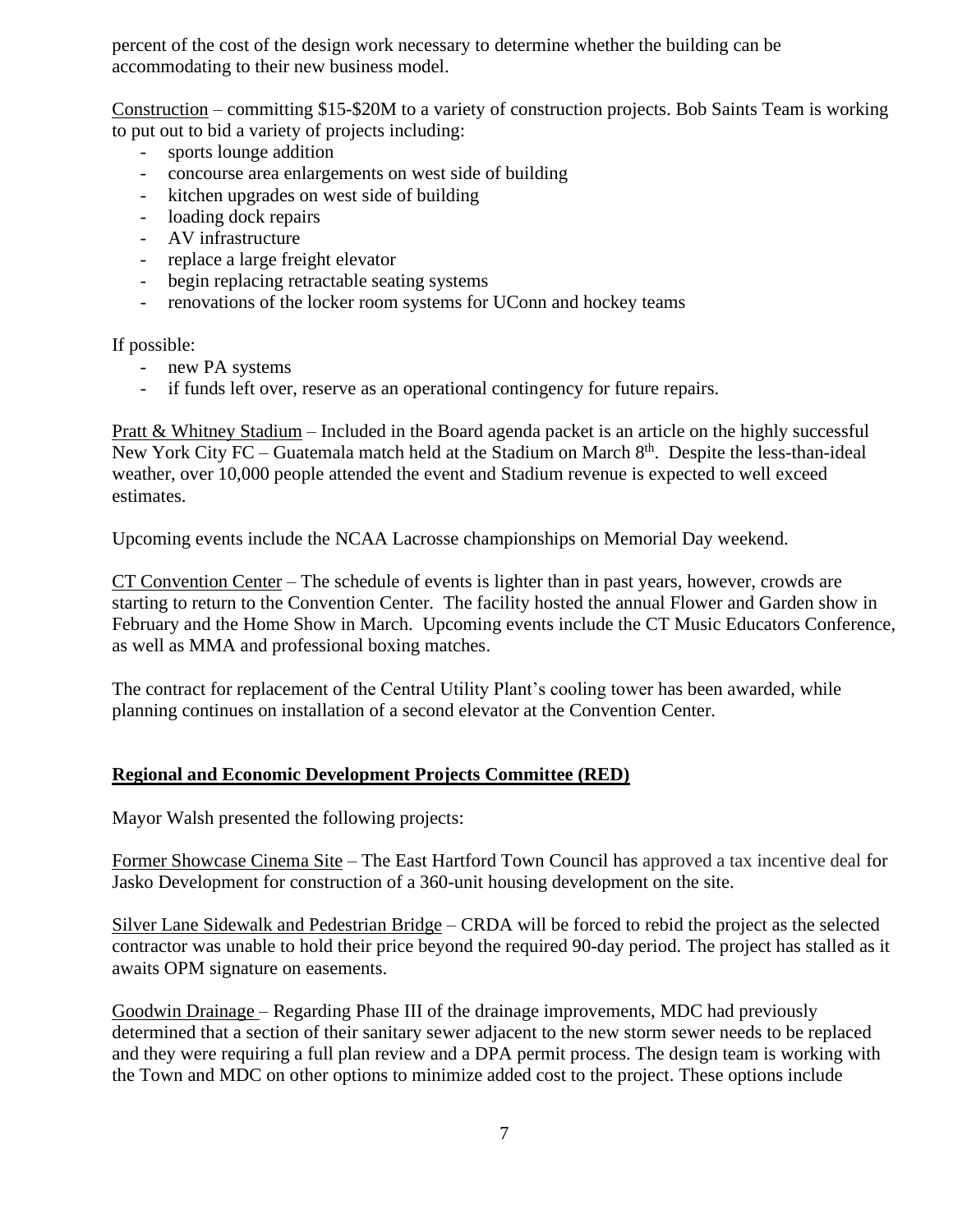abandonment of the existing storm sewer in place to minimize potential impacts to the existing MDC sanitary sewer and installation of a lining on the existing sanitary sewer.

Founders Plaza - The design team is working through a phasing plan for the project. The first phase is likely to include a new residential building, as well as the conversion of commercial units to housing in the existing tower.

Hartford Riverwalk Development Study - A 10-acre section of the new riverside park being constructed by Riverfront Recapture on the Hartford/Windsor line is being reserved for potential mixed-use development. CRDA has provided \$25k to cover the services of a consultant to assist with assessing the highest and best use of the property.

Great River Park – Phase I improvements had been delayed by the environmental permit process and work is expected to restart in the spring. At the request of the Town, the CRDA Board approved an additional \$1.55m for Phase II improvements and that item now moves on to the Bond Commission.

Hilton Hotel – A double closing for both the hotel renovation and residential conversion will be scheduled shortly. Construction is scheduled to start in late Spring or early Summer.

Bond Project – Financing for the project is expected to close shortly.

#### **Executive Director Report**

Mr. Freimuth reported on the following items:

Parkville Innovation District – CRDA has worked with the city on the pending DECD Innovation District Grant. It will be a major effort dedicated to the Parkville Neighborhood which has residential, commercial, arts & entertainment facilities. This will be a multi-year effort. CRDA solicited to bring on a contractor to help take on some of the work for the Parkville projects. However, only one response was received. The selection committee, made up of Joanne Berger-Sweeney and Andrew Diaz-Matos, recommended the RFP be put out to bid again to see if there is any more interest. Bids are due back by April 22, 2022.

#### *Construction update*

Pratt St. - in construction Park & Main – South building is complete/North building should be completed by late summer Temple Street Lofts – conversion to apartments, possibly opening late this year 213 Lawrence Street – Financing is closed on this three-unit building. Parcel C of NoNo – Occupancy later this summer PAL – complete Bushnell So. Garage – Open to State workers, working with Bushnell Theater to use it for their events.

(Bob Patricelli left the Board meeting prior to the Bushnell So. RFQ discussion) Bushnell South RFQ – being put out to bid on April 1.

The Bushnell South Master Plan is a collaboration of the State of Connecticut acting through CRDA, the City of Hartford, the Bushnell Performing Arts Center, private property owners in the Plan area and Goody Clancy architects to develop a shared vision and outline a development action plan for the area just south of Bushnell Park. The Plan will ensure that development projects build on each other to contribute to a thriving district greater than the sum of its parts. It provides tools to implement a mixed